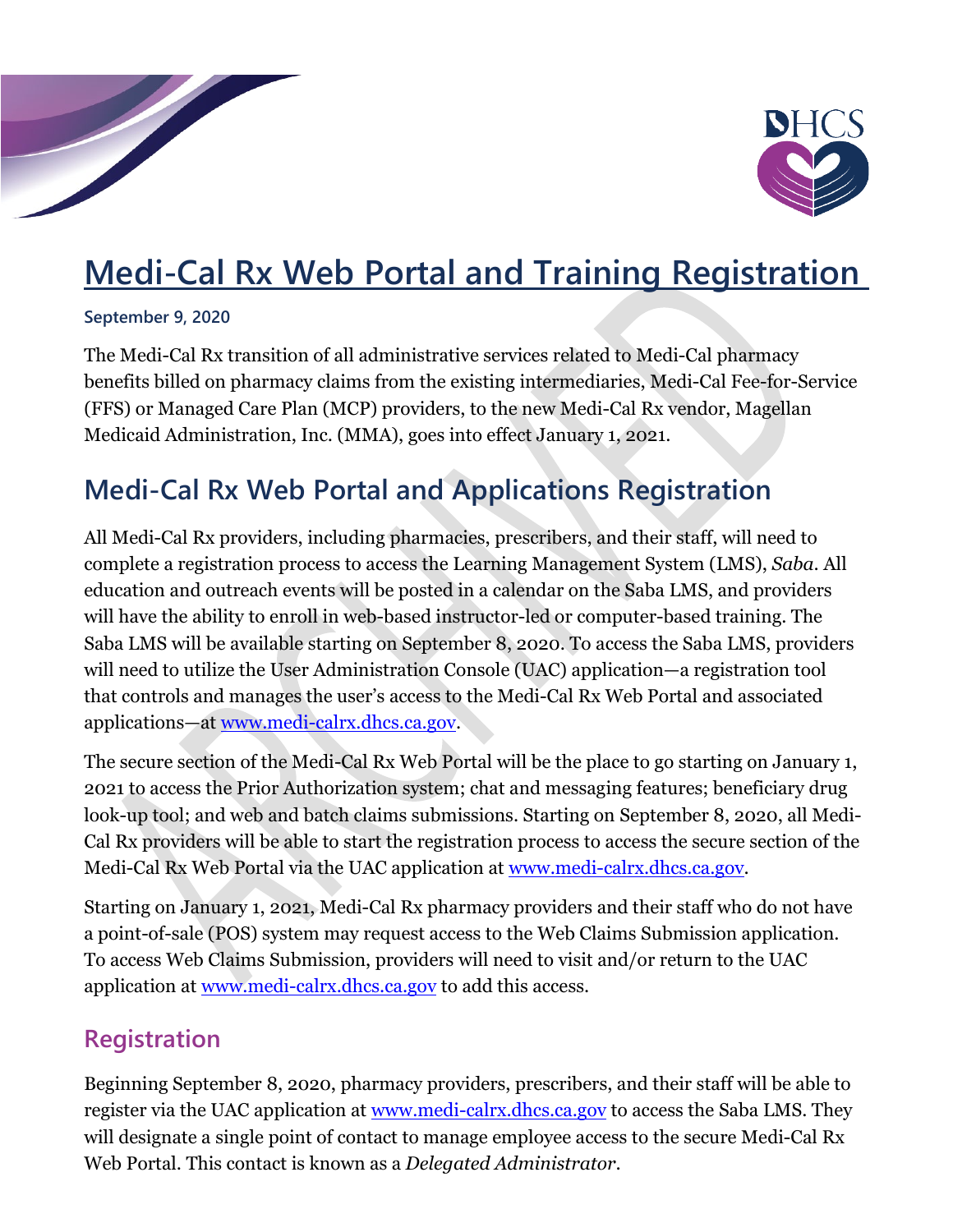This individual will register and create a single User ID and Password to become the Delegated Administrator for one or more pharmacy providers or prescribers. Those users who will become Delegated Administrators may register for access to the new UAC by navigating to [www.medi-calrx.dhcs.ca.gov](http://www.medi-calrx.dhcs.ca.gov/) and clicking the **Provider Portal** button. Once on the Provider Portal page, click the **Register** button on the upper-right side of the screen.

The **UAC Home** page presents four options:

- Login
- Upgrade Account
- Register
- Complete Registration

## **New Users – To Become Delegated Administrators**

As a new Saba and Medi-Cal Rx Web Portal user, select **Register**.

You will be guided through a three-step process to request a PIN, register, and activate a new account. A *Quick Start Guide* is available on the Provider Portal. It is suggested that you print the guide and keep it handy until you have completed the entire registration process. Complete documentation for creating and managing users through the UAC is provided online within the application.

- 1. **Step One – Register**: The provider designates a requestor with the authority to access secure information on their behalf. The requestor will register online for each provider requiring access to the UAC. In response to the online PIN request, Medi-Cal Rx will send a PIN letter via the US Postal Service to each provider at their address of record in order for the provider to verify authenticity.
- 2. **Step Two – Complete Registration**: It is the responsibility of the provider to determine who will complete the registration process and who will be allowed access to the provider's information. The PIN letter will provide instructions for completing the registration process. Once the registration process is complete, Medi-Cal Rx sends an activation email to the requestor.
- 3. **Step Three – Activating Your User ID and Password**: By selecting theactivation link in the email, the registration process is completed and the provider or authorized users can begin using the UAC.

Once you activate your User ID and Password as a Delegated Administrator, you will need to access the UAC in order to assign your access privileges to the secure web portal applications.

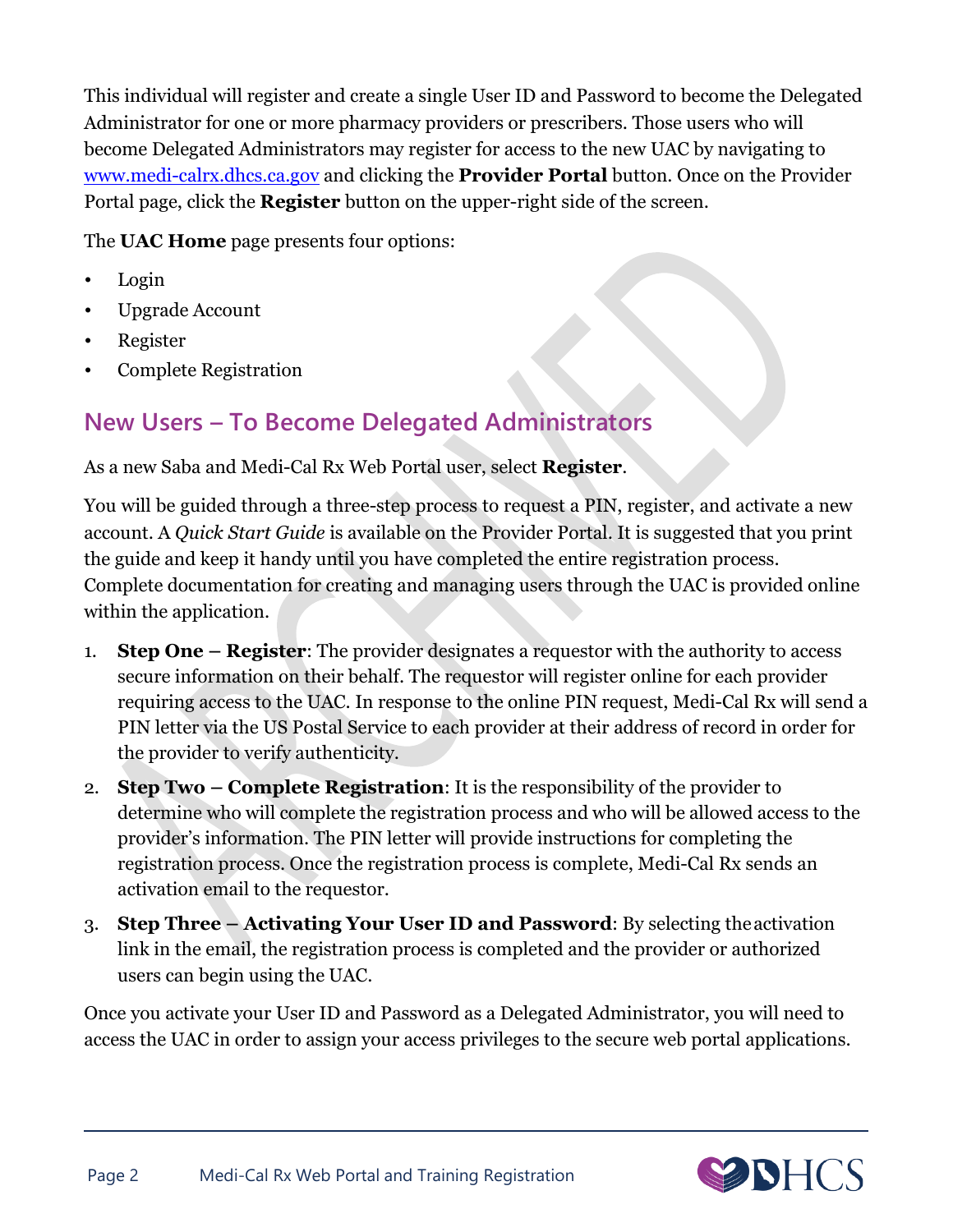To assign your own access privileges, please use the following steps:

- 1. Click the **Register** button on the Provider Portal page of [www.medi-calrx.dhcs.ca.gov](http://www.medi-calrx.dhcs.ca.gov/) to log in to the User Administration Console.
- 2. After logging in, click your **User ID** in the upper-left corner of the screen.
- 3. Click the **Orgs and Roles** tab.
- 4. Select a **provider or prescriber (organization)** from the Organizations list.
- 5. Click the **Role Assignments Applications** drop-down menu to see theavailable access roles.
- 6. Select **Saba** from the Application drop-down menu.
- 7. The window will refresh with the role option for Saba Training.
- 8. Check the box next to the role.
- 9. Click **Save** to save your changes.
- 10. Repeat Steps 4 and 5.
- 11. Select the **Medi-Cal Rx Secure Web Portal** from the Application drop-down menu.
- 12. Select the **role** by checking the box.
- 13. Click **Save** to save your changes.

You should now be able to access the secure section of the Medi-Cal Rx Web Portal and Saba LMS on [www.medi-calrx.dhcs.ca.gov.](http://www.medi-calrx.dhcs.ca.gov/) Complete documentation for creating and managing users through the UAC is provided online within the application by clicking the **Help** button and viewing the *User Guide*.

# **Support**

If you have any questions or problems regarding the registration of the Medi-Cal Rx Web Portal and applications, you may contact the Medi-Cal Rx Education and Outreach team at [medicalrxeducationoutreach@magellanhealth.com.](mailto:MediCalRxEducationOutreach@magellanhealth.com) Please provide the following in your email for a return contact:

- Name of Individual
- Provider Name
- NPI/Keyword
- Phone Number
- Email Address

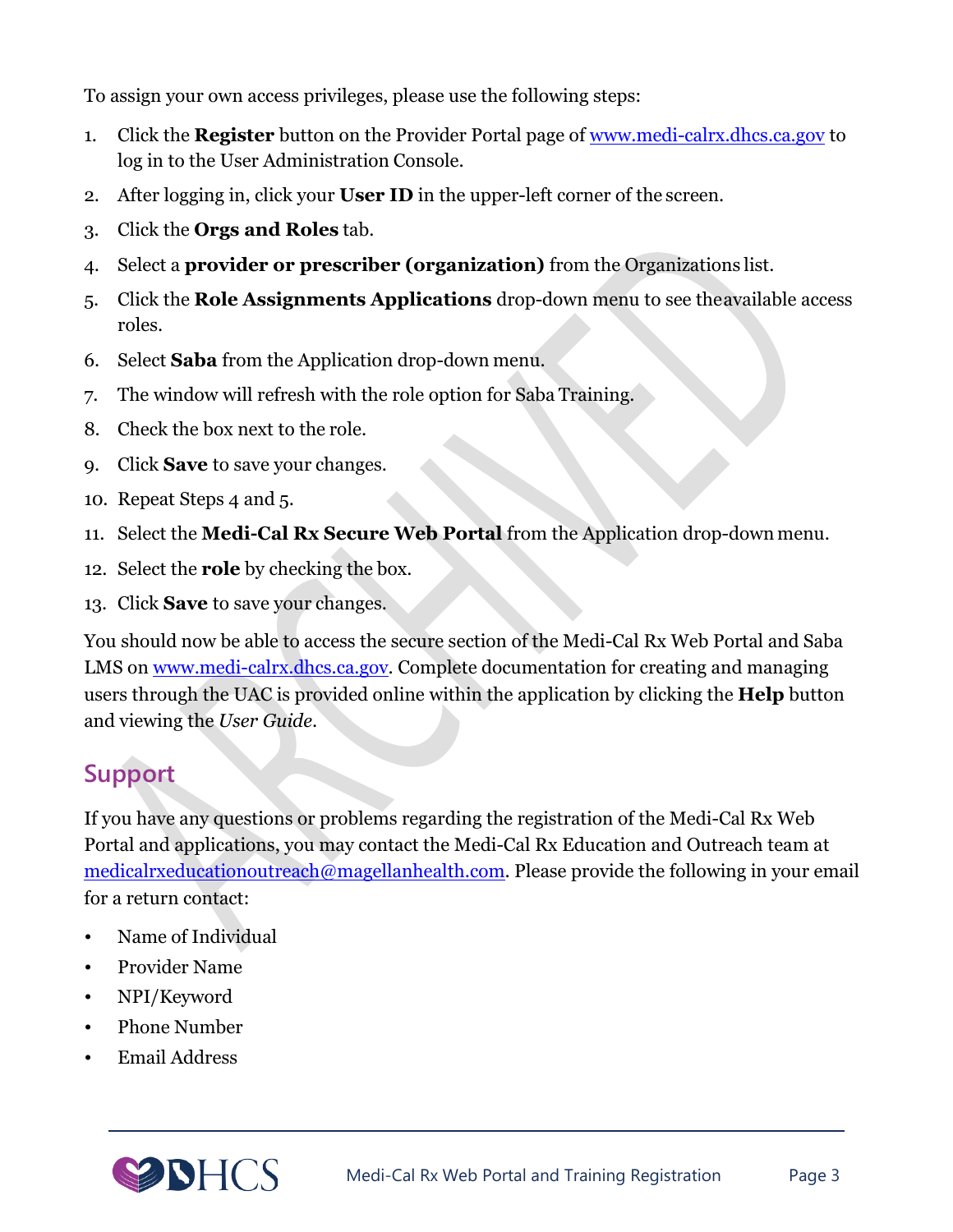The Education and Outreach team will reply to your email with instructions, or you can elect to attend an Office Hours session (see *UAC Office Hours* below).

## **Training and UAC Office Hours**

Training will be provided on the UAC and Saba LMS applications. Training sessions for the UAC will be offered via a series of computer-based tutorials (CBT) and job aids with step-bystep instructions. If additional help is needed to register outside of the self-directed training resources, you can elect to attend an Office Hours session. The Office Hours sessions and training sessions for the Saba LMS will be facilitated by the Medi-Cal Rx Education and Outreach team via Hewlett Packard Enterprise (HPE) MyRoom®. To register to attend UAC Office Hours and/or a Saba training session(s), please provide the following information in an email to [medicalrxeducationoutreach@magellanhealth.com:](mailto:medicalrxeducationoutreach@magellanhealth.com)

- Name of Individual
- Provider Name
- NPI/Keyword
- Phone Number
- Email Address
- Date and Time of Office Hours Session and/or Saba Training

#### **UAC Office Hours Schedule**

While we encourage the use of the CBT series and step-by-step job aids, we understand that you may have questions during the registration and user administration setup. We will have office hours to assist pharmacies and prescribers who have questions they cannot answer after utilizing the self-directed learning resources. The Office Hours schedule is as follows:

| <b>UAC Office Hours</b> |                                          |
|-------------------------|------------------------------------------|
| <b>Date</b>             | <b>Times (Pacific Time)</b>              |
| Thursday, September 10  | 10 a.m. $-$ 11 a.m. or 2 p.m. $-$ 3 p.m. |
| Tuesday, September 15   | 10 a.m. $-$ 11 a.m. or 2 p.m. $-$ 3 p.m. |
| Thursday, September 17  | 10 a.m. $-$ 11 a.m. or 2 p.m. $-$ 3 p.m. |
| Tuesday, September 22   | 10 a.m. $-$ 11 a.m. or 2 p.m. $-$ 3 p.m. |
| Thursday, September 24  | 10 a.m. $-$ 11 a.m. or 2 p.m. $-$ 3 p.m. |
| Tuesday, September 29   | 10 a.m. $-$ 11 a.m. or 2 p.m. $-$ 3 p.m. |